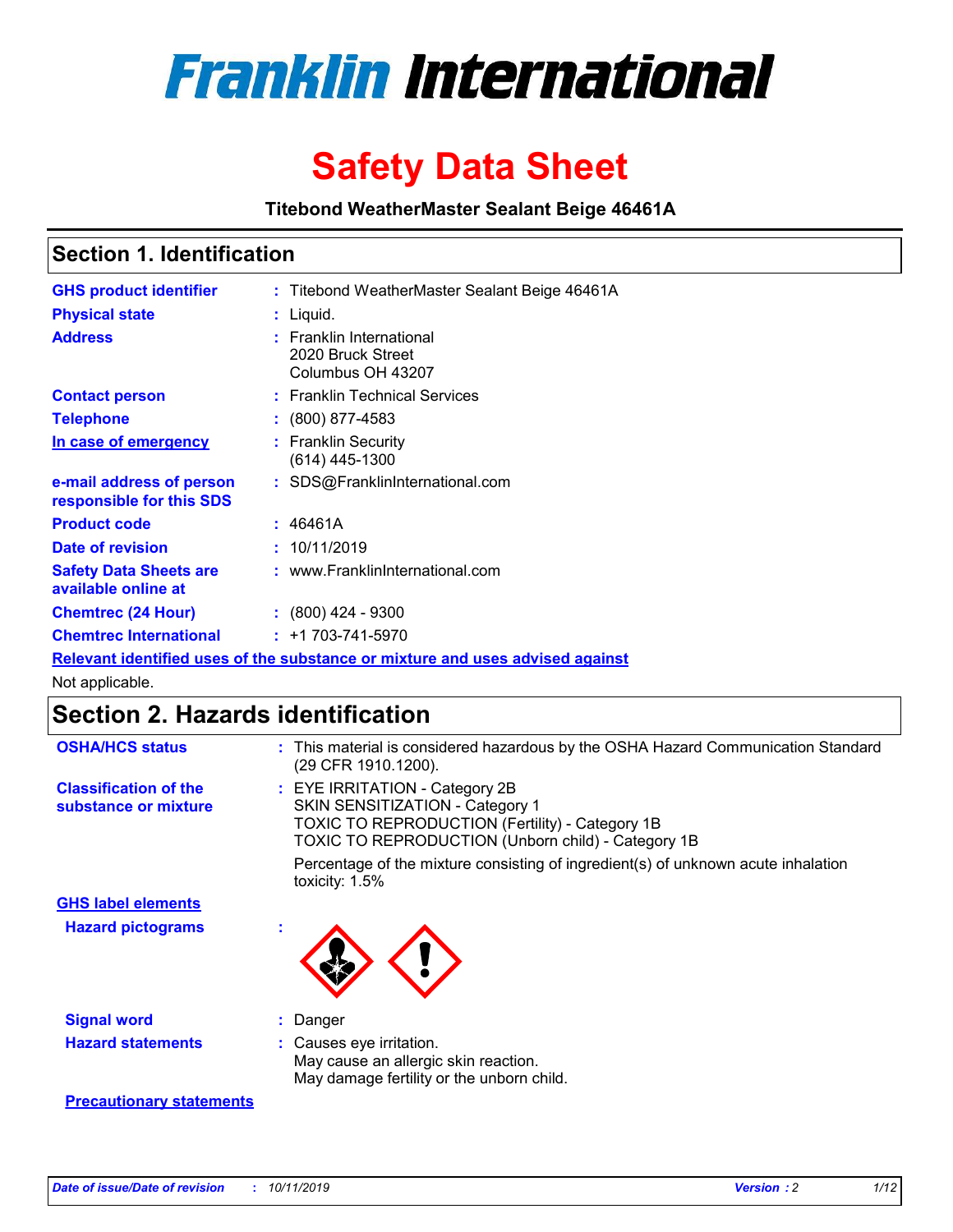### **Section 2. Hazards identification**

| <b>Prevention</b>                          | : Obtain special instructions before use. Do not handle until all safety precautions have<br>been read and understood. Wear protective gloves. Wear eye or face protection.<br>Wear protective clothing. Avoid breathing vapor. Wash hands thoroughly after handling.<br>Contaminated work clothing must not be allowed out of the workplace.                                                        |
|--------------------------------------------|------------------------------------------------------------------------------------------------------------------------------------------------------------------------------------------------------------------------------------------------------------------------------------------------------------------------------------------------------------------------------------------------------|
| <b>Response</b>                            | : IF exposed or concerned: Get medical attention. IF ON SKIN: Wash with plenty of<br>soap and water. Wash contaminated clothing before reuse. If skin irritation or rash<br>occurs: Get medical attention. IF IN EYES: Rinse cautiously with water for several<br>minutes. Remove contact lenses, if present and easy to do. Continue rinsing. If eye<br>irritation persists: Get medical attention. |
| <b>Storage</b>                             | : Store locked up.                                                                                                                                                                                                                                                                                                                                                                                   |
| <b>Disposal</b>                            | : Dispose of contents and container in accordance with all local, regional, national and<br>international regulations.                                                                                                                                                                                                                                                                               |
| <b>Hazards not otherwise</b><br>classified | : Product generates methanol during cure.                                                                                                                                                                                                                                                                                                                                                            |
|                                            |                                                                                                                                                                                                                                                                                                                                                                                                      |

### **Section 3. Composition/information on ingredients**

| <b>Substance/mixture</b><br>Mixture                  |                   |                     |
|------------------------------------------------------|-------------------|---------------------|
| <b>Ingredient name</b>                               | $\frac{9}{6}$     | <b>CAS number</b>   |
| 3-aminopropyltriethoxysilane<br>Dibutyltin dilaurate | l≤3<br>$\leq 0.3$ | 919-30-2<br>77-58-7 |

Any concentration shown as a range is to protect confidentiality or is due to batch variation.

**There are no additional ingredients present which, within the current knowledge of the supplier and in the concentrations applicable, are classified as hazardous to health or the environment and hence require reporting in this section.**

**Occupational exposure limits, if available, are listed in Section 8.**

### **Section 4. First aid measures**

| <b>Description of necessary first aid measures</b> |                                                                                                                                                                                                                                                                                                                                                                                                                                                                                                                                                                                                                                                                                                                                                                           |  |  |  |
|----------------------------------------------------|---------------------------------------------------------------------------------------------------------------------------------------------------------------------------------------------------------------------------------------------------------------------------------------------------------------------------------------------------------------------------------------------------------------------------------------------------------------------------------------------------------------------------------------------------------------------------------------------------------------------------------------------------------------------------------------------------------------------------------------------------------------------------|--|--|--|
| <b>Eye contact</b>                                 | : Immediately flush eyes with plenty of water, occasionally lifting the upper and lower<br>eyelids. Check for and remove any contact lenses. Continue to rinse for at least 10<br>minutes. If irritation persists, get medical attention.                                                                                                                                                                                                                                                                                                                                                                                                                                                                                                                                 |  |  |  |
| <b>Inhalation</b>                                  | : Remove victim to fresh air and keep at rest in a position comfortable for breathing. If<br>not breathing, if breathing is irregular or if respiratory arrest occurs, provide artificial<br>respiration or oxygen by trained personnel. It may be dangerous to the person providing<br>aid to give mouth-to-mouth resuscitation. Get medical attention. If unconscious, place<br>in recovery position and get medical attention immediately. Maintain an open airway.<br>Loosen tight clothing such as a collar, tie, belt or waistband. In case of inhalation of<br>decomposition products in a fire, symptoms may be delayed. The exposed person may<br>need to be kept under medical surveillance for 48 hours.                                                       |  |  |  |
| <b>Skin contact</b>                                | : Wash with plenty of soap and water. Remove contaminated clothing and shoes. Wash<br>contaminated clothing thoroughly with water before removing it, or wear gloves.<br>Continue to rinse for at least 10 minutes. Get medical attention. In the event of any<br>complaints or symptoms, avoid further exposure. Wash clothing before reuse. Clean<br>shoes thoroughly before reuse.                                                                                                                                                                                                                                                                                                                                                                                     |  |  |  |
| <b>Ingestion</b>                                   | : Wash out mouth with water. Remove dentures if any. Remove victim to fresh air and<br>keep at rest in a position comfortable for breathing. If material has been swallowed and<br>the exposed person is conscious, give small quantities of water to drink. Stop if the<br>exposed person feels sick as vomiting may be dangerous. Do not induce vomiting<br>unless directed to do so by medical personnel. If vomiting occurs, the head should be<br>kept low so that vomit does not enter the lungs. Get medical attention. Never give<br>anything by mouth to an unconscious person. If unconscious, place in recovery position<br>and get medical attention immediately. Maintain an open airway. Loosen tight clothing<br>such as a collar, tie, belt or waistband. |  |  |  |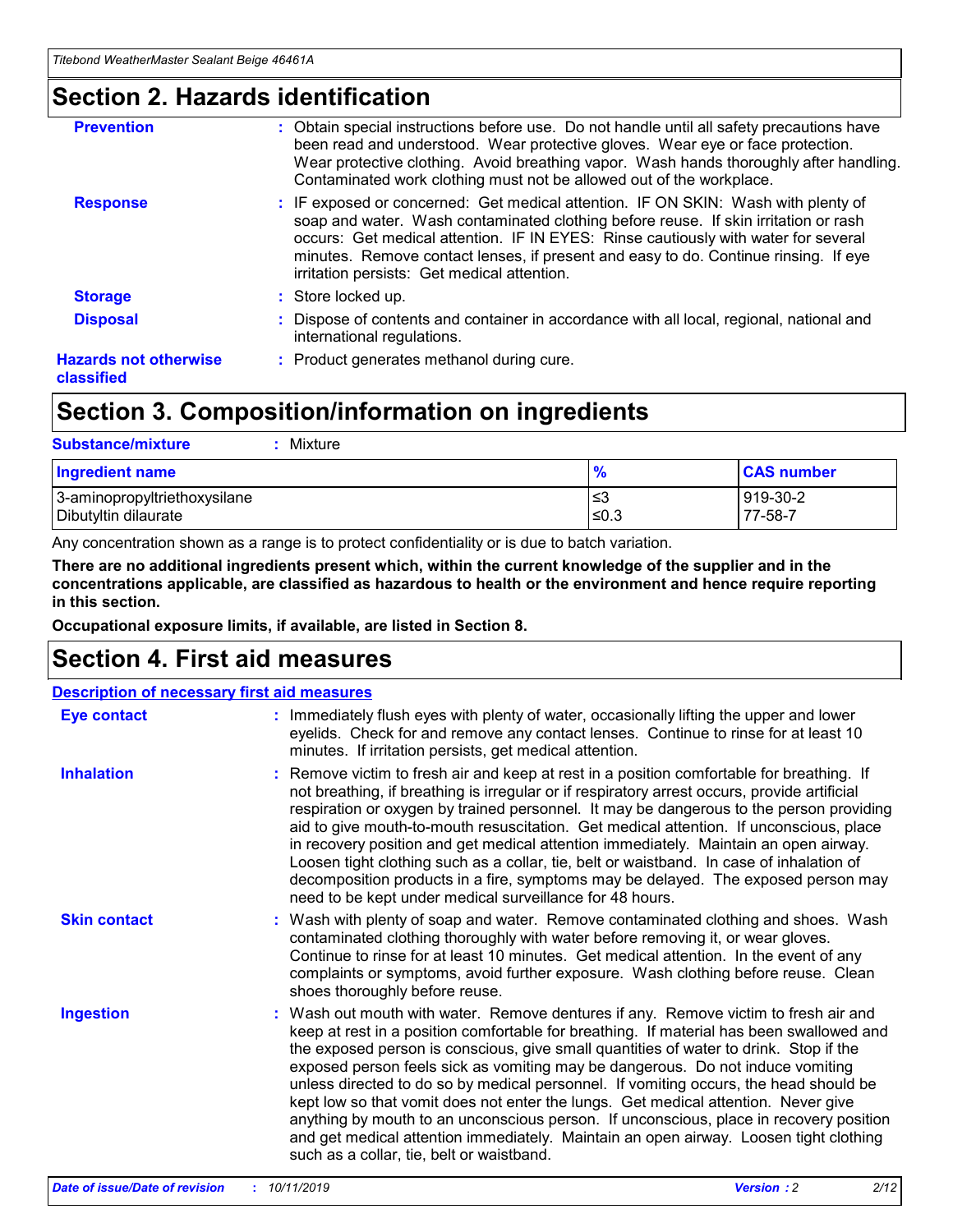## **Section 4. First aid measures**

| Most important symptoms/effects, acute and delayed |                                                                                                                                                                                                                                                                                                                                                                                                                 |  |
|----------------------------------------------------|-----------------------------------------------------------------------------------------------------------------------------------------------------------------------------------------------------------------------------------------------------------------------------------------------------------------------------------------------------------------------------------------------------------------|--|
| <b>Potential acute health effects</b>              |                                                                                                                                                                                                                                                                                                                                                                                                                 |  |
| <b>Eye contact</b>                                 | : May cause eye irritation.                                                                                                                                                                                                                                                                                                                                                                                     |  |
| <b>Inhalation</b>                                  | : No known significant effects or critical hazards.                                                                                                                                                                                                                                                                                                                                                             |  |
| <b>Skin contact</b>                                | : May cause skin irritation.                                                                                                                                                                                                                                                                                                                                                                                    |  |
| <b>Ingestion</b>                                   | : No known significant effects or critical hazards.                                                                                                                                                                                                                                                                                                                                                             |  |
| <b>Over-exposure signs/symptoms</b>                |                                                                                                                                                                                                                                                                                                                                                                                                                 |  |
| <b>Eye contact</b>                                 | : Adverse symptoms may include the following:<br>irritation<br>watering<br>redness                                                                                                                                                                                                                                                                                                                              |  |
| <b>Inhalation</b>                                  | : Adverse symptoms may include the following:<br>reduced fetal weight<br>increase in fetal deaths<br>skeletal malformations                                                                                                                                                                                                                                                                                     |  |
| <b>Skin contact</b>                                | : Adverse symptoms may include the following:<br>irritation<br>redness<br>reduced fetal weight<br>increase in fetal deaths<br>skeletal malformations                                                                                                                                                                                                                                                            |  |
| <b>Ingestion</b>                                   | : Adverse symptoms may include the following:<br>reduced fetal weight<br>increase in fetal deaths<br>skeletal malformations                                                                                                                                                                                                                                                                                     |  |
|                                                    | <b>Indication of immediate medical attention and special treatment needed, if necessary</b>                                                                                                                                                                                                                                                                                                                     |  |
| <b>Notes to physician</b>                          | : In case of inhalation of decomposition products in a fire, symptoms may be delayed.<br>The exposed person may need to be kept under medical surveillance for 48 hours.                                                                                                                                                                                                                                        |  |
| <b>Specific treatments</b>                         | : No specific treatment.                                                                                                                                                                                                                                                                                                                                                                                        |  |
| <b>Protection of first-aiders</b>                  | : No action shall be taken involving any personal risk or without suitable training. If it is<br>suspected that fumes are still present, the rescuer should wear an appropriate mask or<br>self-contained breathing apparatus. It may be dangerous to the person providing aid to<br>give mouth-to-mouth resuscitation. Wash contaminated clothing thoroughly with water<br>before removing it, or wear gloves. |  |

**See toxicological information (Section 11)**

### **Section 5. Fire-fighting measures**

| <b>Extinguishing media</b>                             |                                                                                                                                                                                                     |
|--------------------------------------------------------|-----------------------------------------------------------------------------------------------------------------------------------------------------------------------------------------------------|
| <b>Suitable extinguishing</b><br>media                 | : Use an extinguishing agent suitable for the surrounding fire.                                                                                                                                     |
| <b>Unsuitable extinguishing</b><br>media               | : None known.                                                                                                                                                                                       |
| <b>Specific hazards arising</b><br>from the chemical   | : In a fire or if heated, a pressure increase will occur and the container may burst.                                                                                                               |
| <b>Hazardous thermal</b><br>decomposition products     | : Decomposition products may include the following materials:<br>carbon dioxide<br>carbon monoxide<br>nitrogen oxides<br>metal oxide/oxides                                                         |
| <b>Special protective actions</b><br>for fire-fighters | : Promptly isolate the scene by removing all persons from the vicinity of the incident if<br>there is a fire. No action shall be taken involving any personal risk or without suitable<br>training. |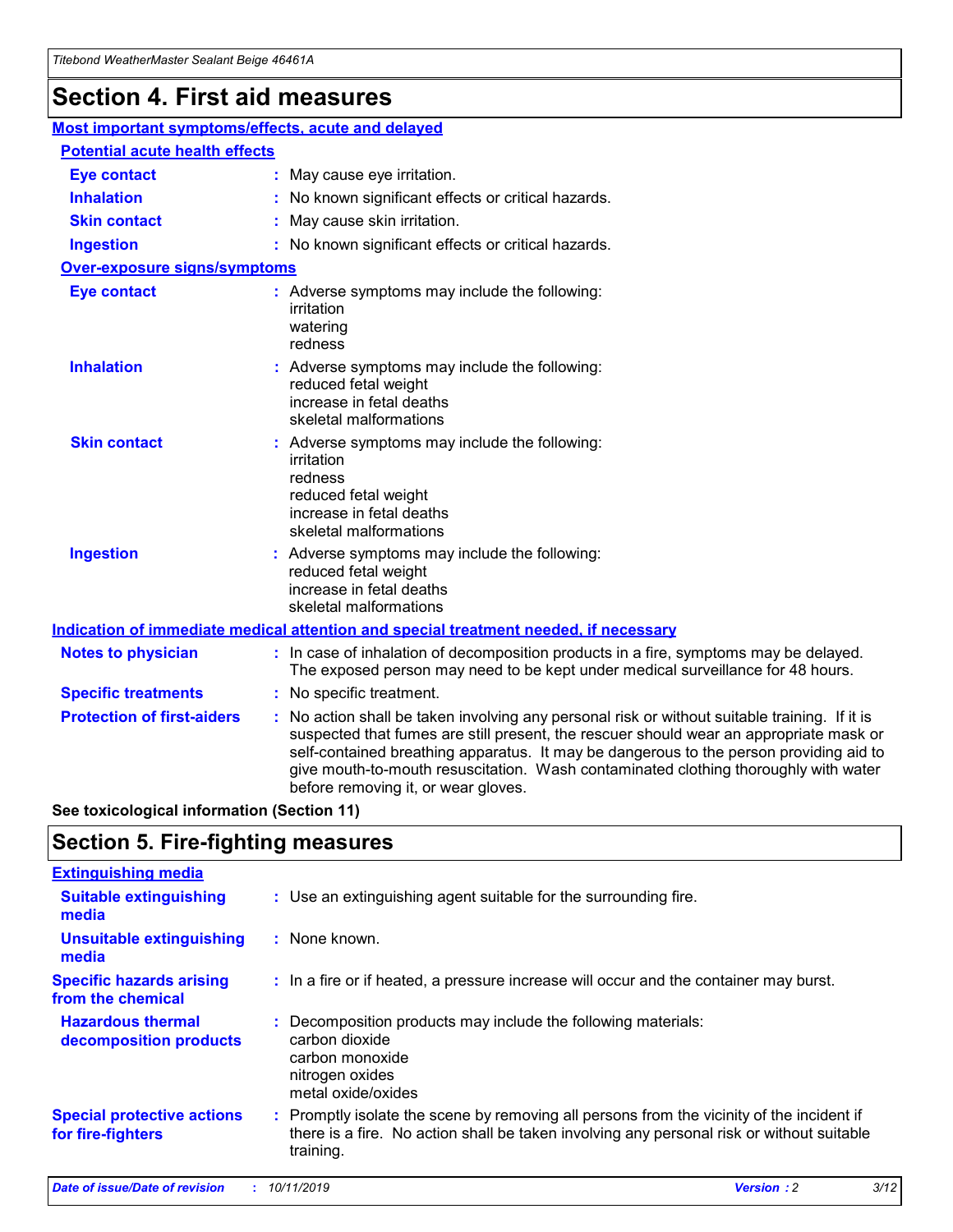### **Section 5. Fire-fighting measures**

**Special protective equipment for fire-fighters** Fire-fighters should wear appropriate protective equipment and self-contained breathing **:** apparatus (SCBA) with a full face-piece operated in positive pressure mode.

### **Section 6. Accidental release measures**

#### **Personal precautions, protective equipment and emergency procedures**

| For non-emergency<br>personnel                               | : No action shall be taken involving any personal risk or without suitable training.<br>Evacuate surrounding areas. Keep unnecessary and unprotected personnel from<br>entering. Do not touch or walk through spilled material. Avoid breathing vapor or mist.<br>Provide adequate ventilation. Wear appropriate respirator when ventilation is<br>inadequate. Put on appropriate personal protective equipment.                                                                                                                                                                                                                                                                                             |  |  |
|--------------------------------------------------------------|--------------------------------------------------------------------------------------------------------------------------------------------------------------------------------------------------------------------------------------------------------------------------------------------------------------------------------------------------------------------------------------------------------------------------------------------------------------------------------------------------------------------------------------------------------------------------------------------------------------------------------------------------------------------------------------------------------------|--|--|
|                                                              | For emergency responders : If specialized clothing is required to deal with the spillage, take note of any information in<br>Section 8 on suitable and unsuitable materials. See also the information in "For non-<br>emergency personnel".                                                                                                                                                                                                                                                                                                                                                                                                                                                                  |  |  |
| <b>Environmental precautions</b>                             | : Avoid dispersal of spilled material and runoff and contact with soil, waterways, drains<br>and sewers. Inform the relevant authorities if the product has caused environmental<br>pollution (sewers, waterways, soil or air).                                                                                                                                                                                                                                                                                                                                                                                                                                                                              |  |  |
| <b>Methods and materials for containment and cleaning up</b> |                                                                                                                                                                                                                                                                                                                                                                                                                                                                                                                                                                                                                                                                                                              |  |  |
| <b>Small spill</b>                                           | : Stop leak if without risk. Move containers from spill area. Dilute with water and mop up<br>if water-soluble. Alternatively, or if water-insoluble, absorb with an inert dry material and<br>place in an appropriate waste disposal container. Dispose of via a licensed waste<br>disposal contractor.                                                                                                                                                                                                                                                                                                                                                                                                     |  |  |
| <b>Large spill</b>                                           | : Stop leak if without risk. Move containers from spill area. Approach release from<br>upwind. Prevent entry into sewers, water courses, basements or confined areas. Wash<br>spillages into an effluent treatment plant or proceed as follows. Contain and collect<br>spillage with non-combustible, absorbent material e.g. sand, earth, vermiculite or<br>diatomaceous earth and place in container for disposal according to local regulations<br>(see Section 13). Dispose of via a licensed waste disposal contractor. Contaminated<br>absorbent material may pose the same hazard as the spilled product. Note: see<br>Section 1 for emergency contact information and Section 13 for waste disposal. |  |  |

### **Section 7. Handling and storage**

| <b>Precautions for safe handling</b>                                             |                                                                                                                                                                                                                                                                                                                                                                                                                                                                                                                                                                                                                                                                                                                                                                                                                                                  |
|----------------------------------------------------------------------------------|--------------------------------------------------------------------------------------------------------------------------------------------------------------------------------------------------------------------------------------------------------------------------------------------------------------------------------------------------------------------------------------------------------------------------------------------------------------------------------------------------------------------------------------------------------------------------------------------------------------------------------------------------------------------------------------------------------------------------------------------------------------------------------------------------------------------------------------------------|
| <b>Protective measures</b>                                                       | : Put on appropriate personal protective equipment (see Section 8). Persons with a<br>history of skin sensitization problems should not be employed in any process in which<br>this product is used. Avoid exposure - obtain special instructions before use. Avoid<br>exposure during pregnancy. Do not handle until all safety precautions have been read<br>and understood. Do not get in eyes or on skin or clothing. Do not ingest. Avoid<br>breathing vapor or mist. If during normal use the material presents a respiratory hazard,<br>use only with adequate ventilation or wear appropriate respirator. Keep in the original<br>container or an approved alternative made from a compatible material, kept tightly<br>closed when not in use. Empty containers retain product residue and can be hazardous.<br>Do not reuse container. |
| <b>Advice on general</b><br>occupational hygiene                                 | : Eating, drinking and smoking should be prohibited in areas where this material is<br>handled, stored and processed. Workers should wash hands and face before eating,<br>drinking and smoking. Remove contaminated clothing and protective equipment before<br>entering eating areas. See also Section 8 for additional information on hygiene<br>measures.                                                                                                                                                                                                                                                                                                                                                                                                                                                                                    |
| <b>Conditions for safe storage,</b><br>including any<br><b>incompatibilities</b> | Store between the following temperatures: 0 to $120^{\circ}$ C (32 to $248^{\circ}$ F). Store in<br>accordance with local regulations. Store in original container protected from direct<br>sunlight in a dry, cool and well-ventilated area, away from incompatible materials (see<br>Section 10) and food and drink. Store locked up. Keep container tightly closed and<br>sealed until ready for use. Containers that have been opened must be carefully<br>resealed and kept upright to prevent leakage. Do not store in unlabeled containers.<br>Use appropriate containment to avoid environmental contamination. See Section 10 for<br>incompatible materials before handling or use.                                                                                                                                                     |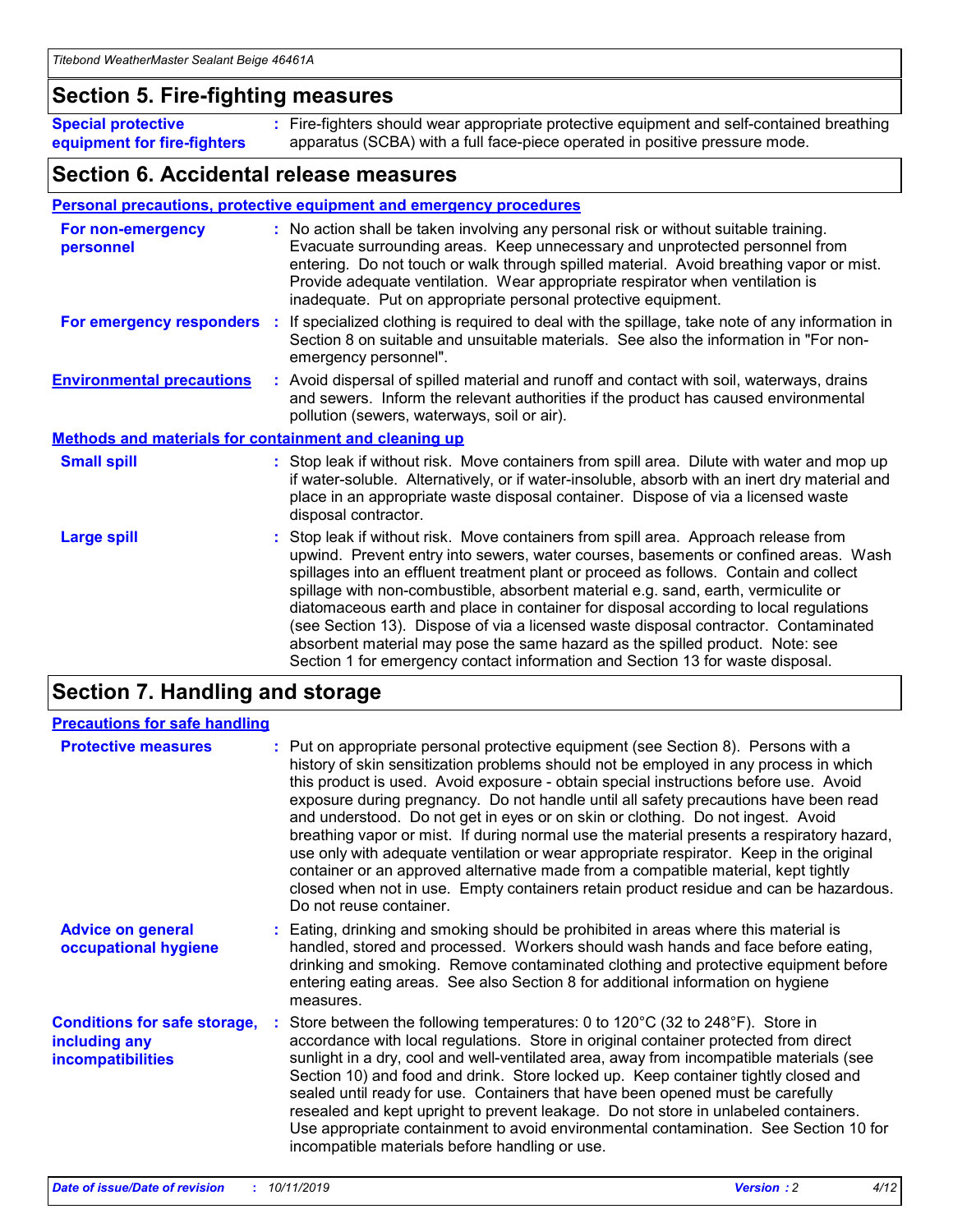## **Section 8. Exposure controls/personal protection**

#### **Control parameters**

#### **Occupational exposure limits**

| <b>Ingredient name</b>                               |    |                        | <b>Exposure limits</b>                                                                                                                                                                                                                                                                                                                                                                                                                                                                                                                                                                                                 |
|------------------------------------------------------|----|------------------------|------------------------------------------------------------------------------------------------------------------------------------------------------------------------------------------------------------------------------------------------------------------------------------------------------------------------------------------------------------------------------------------------------------------------------------------------------------------------------------------------------------------------------------------------------------------------------------------------------------------------|
| 3-aminopropyltriethoxysilane<br>Dibutyltin dilaurate |    |                        | None.<br>ACGIH TLV (United States, 3/2019). Absorbed through skin.<br>Notes: as Sn<br>TWA: $0.1 \text{ mg/m}^3$ , (as Sn) 8 hours.<br>STEL: 0.2 mg/m <sup>3</sup> , (as Sn) 15 minutes.<br>NIOSH REL (United States, 10/2016). Absorbed through skin.<br>Notes: as Sn<br>TWA: 0.1 mg/m <sup>3</sup> , (as Sn) 10 hours.<br>OSHA PEL (United States, 5/2018). Notes: as Sn<br>TWA: $0.1 \text{ mg/m}^3$ , (as Sn) 8 hours.<br>OSHA PEL 1989 (United States, 3/1989). Absorbed through skin.<br>Notes: measured as Sn<br>TWA: 0.1 mg/m <sup>3</sup> , (measured as Sn) 8 hours. Form: Organic                            |
| <b>Appropriate engineering</b><br>controls           |    |                        | : If user operations generate dust, fumes, gas, vapor or mist, use process enclosures,<br>local exhaust ventilation or other engineering controls to keep worker exposure to<br>airborne contaminants below any recommended or statutory limits.                                                                                                                                                                                                                                                                                                                                                                       |
| <b>Environmental exposure</b><br>controls            |    |                        | Emissions from ventilation or work process equipment should be checked to ensure<br>they comply with the requirements of environmental protection legislation. In some<br>cases, fume scrubbers, filters or engineering modifications to the process equipment<br>will be necessary to reduce emissions to acceptable levels.                                                                                                                                                                                                                                                                                          |
| <b>Individual protection measures</b>                |    |                        |                                                                                                                                                                                                                                                                                                                                                                                                                                                                                                                                                                                                                        |
| <b>Hygiene measures</b>                              |    |                        | : Wash hands, forearms and face thoroughly after handling chemical products, before<br>eating, smoking and using the lavatory and at the end of the working period.<br>Appropriate techniques should be used to remove potentially contaminated clothing.<br>Contaminated work clothing should not be allowed out of the workplace. Wash<br>contaminated clothing before reusing. Ensure that eyewash stations and safety<br>showers are close to the workstation location.                                                                                                                                            |
| <b>Eye/face protection</b>                           |    |                        | : Safety eyewear complying with an approved standard should be used when a risk<br>assessment indicates this is necessary to avoid exposure to liquid splashes, mists,<br>gases or dusts. If contact is possible, the following protection should be worn, unless<br>the assessment indicates a higher degree of protection: chemical splash goggles.                                                                                                                                                                                                                                                                  |
| <b>Skin protection</b>                               |    |                        |                                                                                                                                                                                                                                                                                                                                                                                                                                                                                                                                                                                                                        |
| <b>Hand protection</b>                               |    |                        | : Chemical-resistant, impervious gloves complying with an approved standard should be<br>worn at all times when handling chemical products if a risk assessment indicates this is<br>necessary. Considering the parameters specified by the glove manufacturer, check<br>during use that the gloves are still retaining their protective properties. It should be<br>noted that the time to breakthrough for any glove material may be different for different<br>glove manufacturers. In the case of mixtures, consisting of several substances, the<br>protection time of the gloves cannot be accurately estimated. |
| <b>Body protection</b>                               |    | handling this product. | Personal protective equipment for the body should be selected based on the task being<br>performed and the risks involved and should be approved by a specialist before                                                                                                                                                                                                                                                                                                                                                                                                                                                |
| <b>Other skin protection</b>                         |    |                        | : Appropriate footwear and any additional skin protection measures should be selected<br>based on the task being performed and the risks involved and should be approved by a<br>specialist before handling this product.                                                                                                                                                                                                                                                                                                                                                                                              |
| <b>Respiratory protection</b>                        | ÷. | aspects of use.        | Based on the hazard and potential for exposure, select a respirator that meets the<br>appropriate standard or certification. Respirators must be used according to a<br>respiratory protection program to ensure proper fitting, training, and other important                                                                                                                                                                                                                                                                                                                                                         |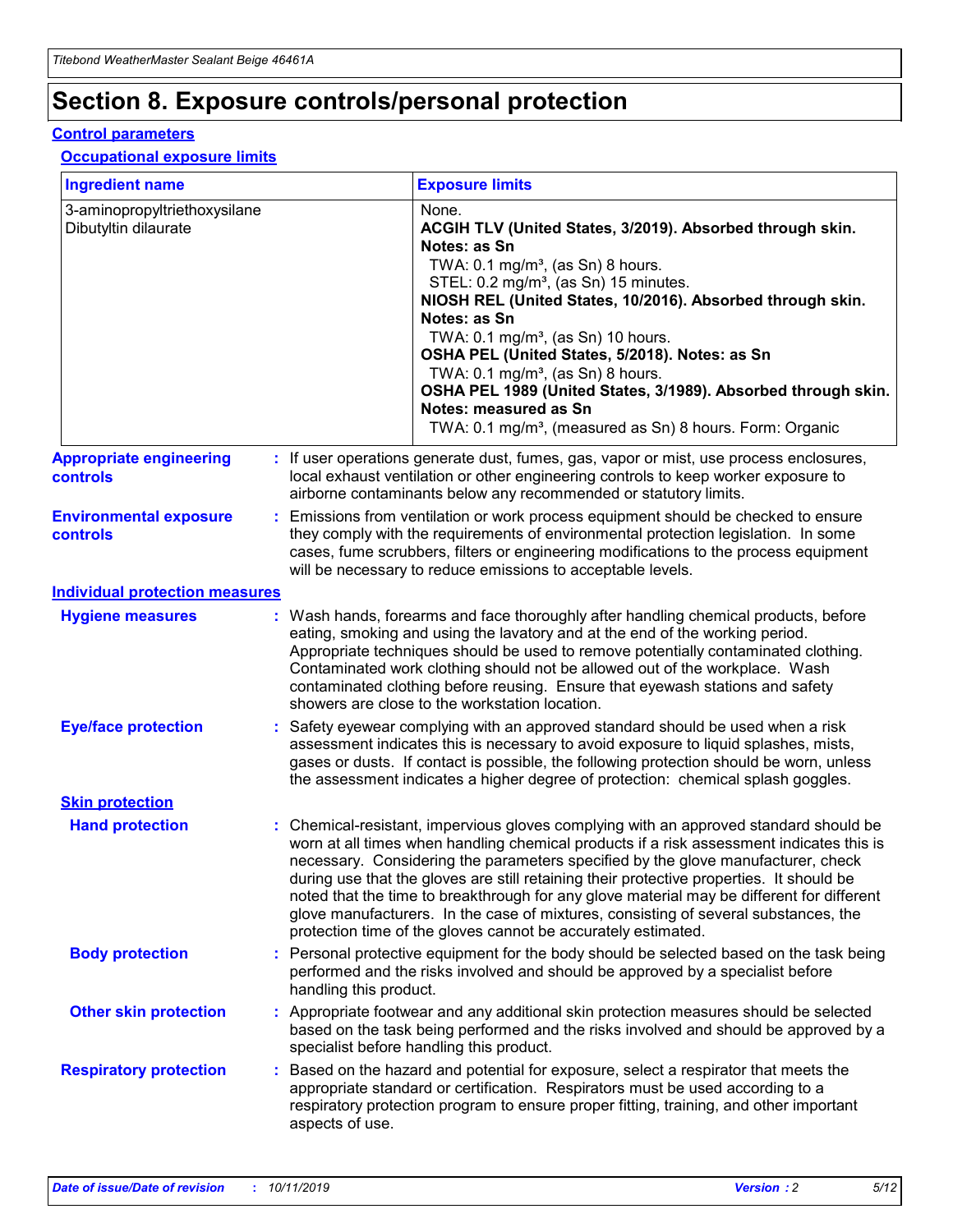### **Section 9. Physical and chemical properties**

#### **Appearance**

| <b>Physical state</b>                             | : Liquid. [Paste.]                                                |
|---------------------------------------------------|-------------------------------------------------------------------|
| Color                                             | Beige.                                                            |
| Odor                                              | None [Slight]                                                     |
| <b>Odor threshold</b>                             | : Not available.                                                  |
| рH                                                | : Not applicable.                                                 |
| <b>Melting point</b>                              | : Not available.                                                  |
| <b>Boiling point</b>                              | : $>100^{\circ}$ C ( $>212^{\circ}$ F)                            |
| <b>Flash point</b>                                | : Closed cup: $>200^{\circ}$ C ( $>392^{\circ}$ F) [Setaflash.]   |
| <b>Evaporation rate</b>                           | $:$ <1 (butyl acetate = 1)                                        |
| <b>Flammability (solid, gas)</b>                  | : Not available.                                                  |
| Lower and upper explosive<br>(flammable) limits   | : Not available.                                                  |
| <b>VOC (less water, less</b><br>exempt solvents)  | $: 0$ g/l                                                         |
| <b>Volatility</b>                                 | $: 0\%$ (w/w)                                                     |
| <b>Vapor density</b>                              | : Not available.                                                  |
| <b>Relative density</b>                           | : 1.4329                                                          |
| <b>Solubility</b>                                 | : Insoluble in the following materials: cold water and hot water. |
| <b>Solubility in water</b>                        | : Not available.                                                  |
| <b>Partition coefficient: n-</b><br>octanol/water | : Not available.                                                  |
| <b>Auto-ignition temperature</b>                  | : Not available.                                                  |
| <b>Decomposition temperature</b>                  | : Not available.                                                  |
| <b>Viscosity</b>                                  | : Not available.                                                  |

### **Section 10. Stability and reactivity**

| <b>Reactivity</b>                            |    | : No specific test data related to reactivity available for this product or its ingredients.            |
|----------------------------------------------|----|---------------------------------------------------------------------------------------------------------|
| <b>Chemical stability</b>                    |    | : The product is stable.                                                                                |
| <b>Possibility of hazardous</b><br>reactions |    | : Under normal conditions of storage and use, hazardous reactions will not occur.                       |
| <b>Conditions to avoid</b>                   |    | : No specific data.                                                                                     |
| <b>Incompatible materials</b>                |    | : No specific data.                                                                                     |
| <b>Hazardous decomposition</b><br>products   | ÷. | Under normal conditions of storage and use, hazardous decomposition products should<br>not be produced. |

## **Section 11. Toxicological information**

### **Information on toxicological effects**

#### **Acute toxicity**

| <b>Product/ingredient name</b> | <b>Result</b>           | <b>Species</b> | <b>Dose</b>                | <b>Exposure</b> |
|--------------------------------|-------------------------|----------------|----------------------------|-----------------|
| 3-aminopropyltriethoxysilane   | <b>ILD50 Dermal</b>     | Rabbit         | 4.29 g/kg                  |                 |
| Dibutyltin dilaurate           | ILD50 Oral<br>LD50 Oral | Rat<br>Rat     | $1.57$ g/kg<br>175 $mg/kg$ |                 |
|                                |                         |                |                            |                 |

**Irritation/Corrosion**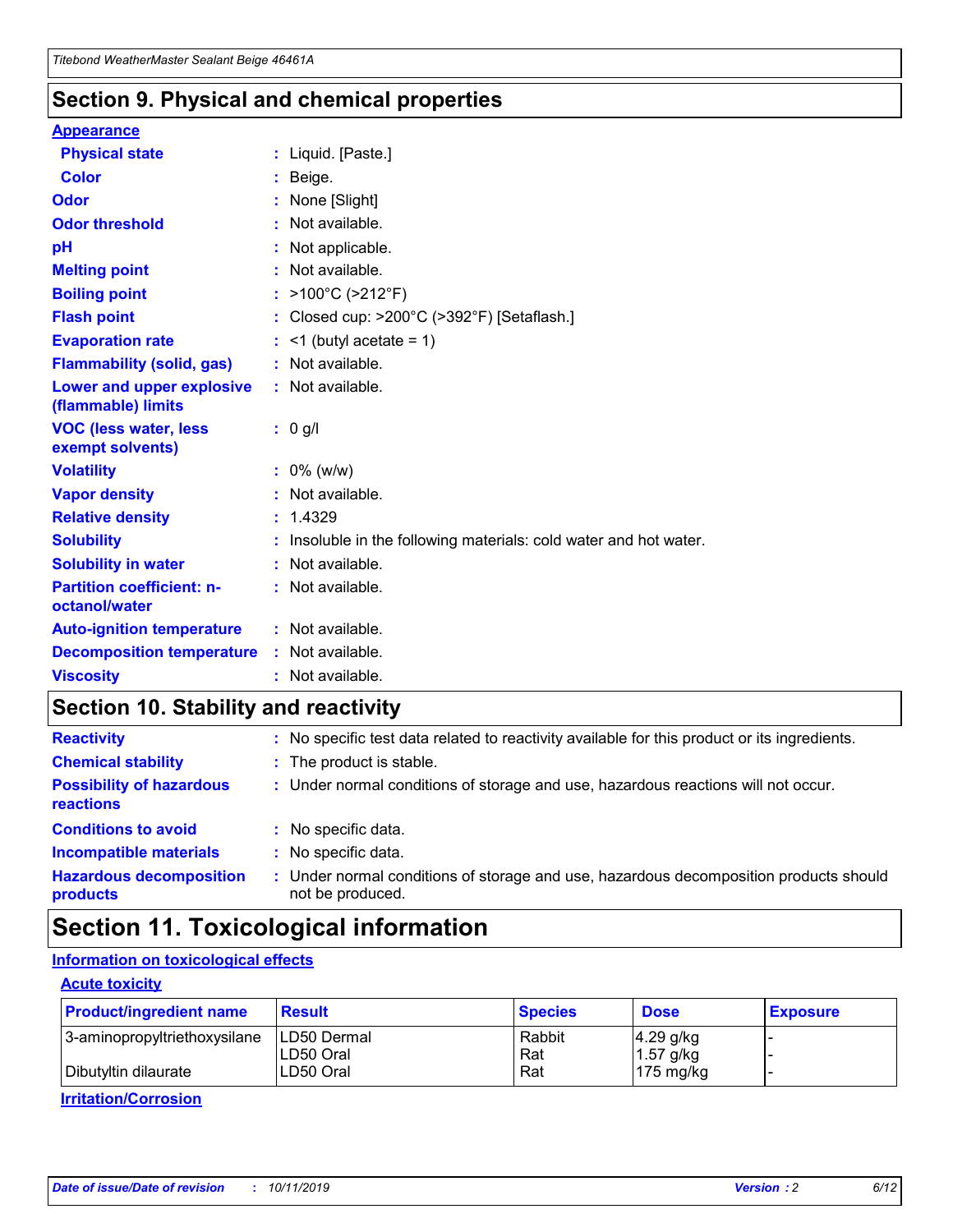## **Section 11. Toxicological information**

| <b>Product/ingredient name</b> | <b>Result</b>            | <b>Species</b> | <b>Score</b> | <b>Exposure</b>           | <b>Observation</b> |
|--------------------------------|--------------------------|----------------|--------------|---------------------------|--------------------|
| 3-aminopropyltriethoxysilane   | Eyes - Mild irritant     | Rabbit         |              | $100$ mg                  |                    |
|                                | Eyes - Severe irritant   | Rabbit         |              | 24 hours 750              |                    |
|                                |                          |                |              | ug                        |                    |
|                                | Skin - Severe irritant   | Rabbit         |              | 24 hours 5                | -                  |
| Dibutyltin dilaurate           | Eyes - Moderate irritant | Rabbit         |              | mq<br><b>24 hours 100</b> |                    |
|                                |                          |                |              | mg                        |                    |
|                                | Skin - Severe irritant   | Rabbit         |              | 500 mg                    |                    |

### **Sensitization**

Not available.

#### **Mutagenicity**

Not available.

#### **Carcinogenicity**

Not available.

#### **Reproductive toxicity**

Not available.

#### **Teratogenicity**

Not available.

#### **Specific target organ toxicity (single exposure)**

Not available.

#### **Specific target organ toxicity (repeated exposure)**

| <b>Name</b>                                                                  |                                                                            | <b>Category</b>                                     | <b>Route of</b><br>exposure | <b>Target organs</b> |
|------------------------------------------------------------------------------|----------------------------------------------------------------------------|-----------------------------------------------------|-----------------------------|----------------------|
| Dibutyltin dilaurate                                                         |                                                                            | Category 1                                          | -                           | respiratory system   |
| <b>Aspiration hazard</b><br>Not available.                                   |                                                                            |                                                     |                             |                      |
| <b>Information on the likely</b><br>routes of exposure                       | : Not available.                                                           |                                                     |                             |                      |
| <b>Potential acute health effects</b>                                        |                                                                            |                                                     |                             |                      |
| <b>Eye contact</b>                                                           | : May cause eye irritation.                                                |                                                     |                             |                      |
| <b>Inhalation</b>                                                            |                                                                            | : No known significant effects or critical hazards. |                             |                      |
| <b>Skin contact</b>                                                          | : May cause skin irritation.                                               |                                                     |                             |                      |
| <b>Ingestion</b>                                                             |                                                                            | : No known significant effects or critical hazards. |                             |                      |
| Symptoms related to the physical, chemical and toxicological characteristics |                                                                            |                                                     |                             |                      |
| <b>Eye contact</b>                                                           | irritation<br>watering<br>redness                                          | : Adverse symptoms may include the following:       |                             |                      |
| <b>Inhalation</b>                                                            | reduced fetal weight<br>increase in fetal deaths<br>skeletal malformations | : Adverse symptoms may include the following:       |                             |                      |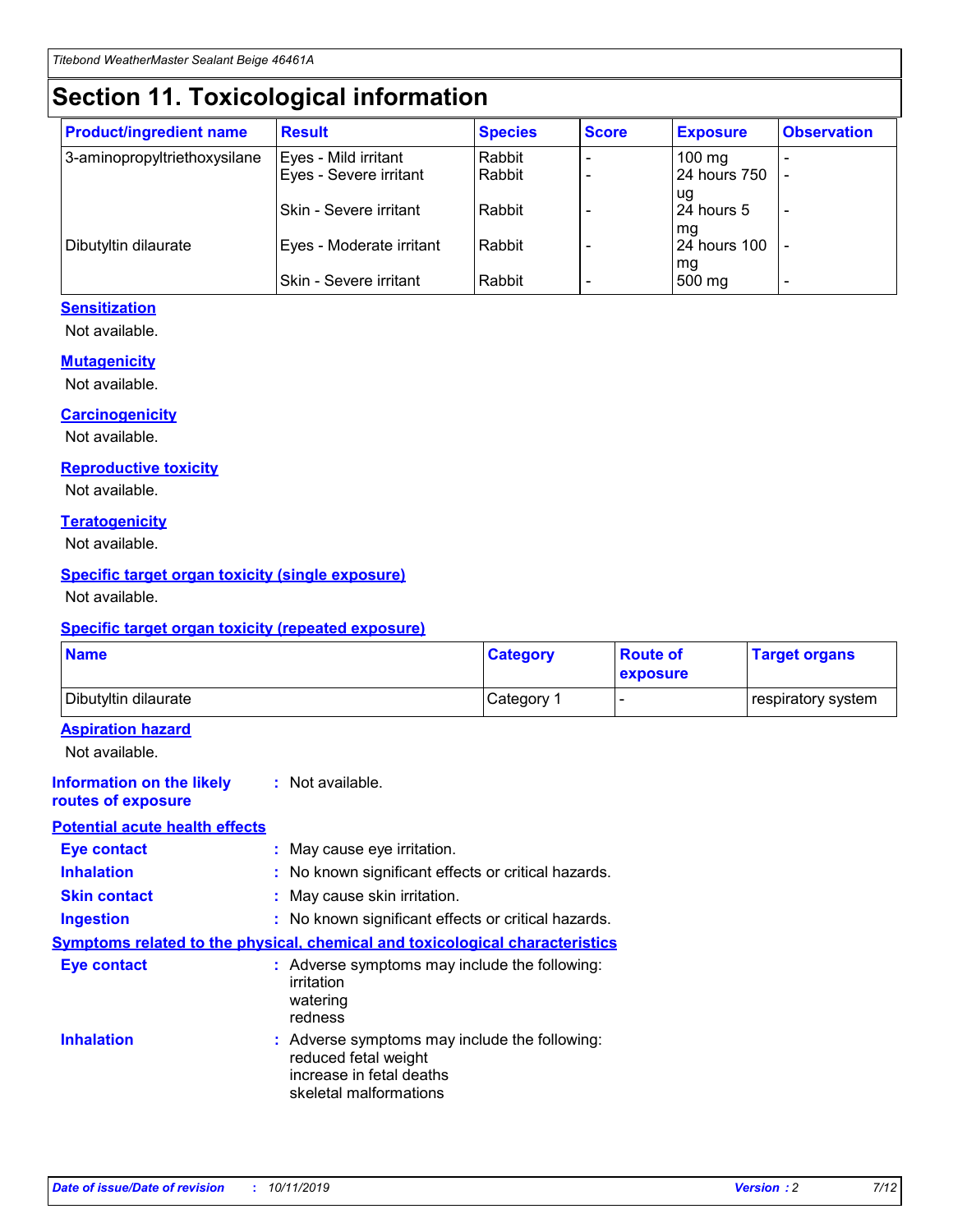## **Section 11. Toxicological information**

| <b>Skin contact</b>                     |                                                                                                          |
|-----------------------------------------|----------------------------------------------------------------------------------------------------------|
|                                         | : Adverse symptoms may include the following:<br>irritation                                              |
|                                         | redness                                                                                                  |
|                                         | reduced fetal weight                                                                                     |
|                                         | increase in fetal deaths                                                                                 |
|                                         | skeletal malformations                                                                                   |
| <b>Ingestion</b>                        | : Adverse symptoms may include the following:                                                            |
|                                         | reduced fetal weight                                                                                     |
|                                         | increase in fetal deaths                                                                                 |
|                                         | skeletal malformations                                                                                   |
|                                         | Delayed and immediate effects and also chronic effects from short and long term exposure                 |
| <b>Short term exposure</b>              |                                                                                                          |
| <b>Potential immediate</b>              | : Not available.                                                                                         |
| effects                                 |                                                                                                          |
| <b>Potential delayed effects</b>        | : Not available.                                                                                         |
| <b>Long term exposure</b>               |                                                                                                          |
| <b>Potential immediate</b>              | : Not available.                                                                                         |
| effects                                 |                                                                                                          |
| <b>Potential delayed effects</b>        | : Not available.                                                                                         |
| <b>Potential chronic health effects</b> |                                                                                                          |
| Not available.                          |                                                                                                          |
| <b>General</b>                          | : Once sensitized, a severe allergic reaction may occur when subsequently exposed to<br>very low levels. |
| <b>Carcinogenicity</b>                  | : No known significant effects or critical hazards.                                                      |
| <b>Mutagenicity</b>                     | No known significant effects or critical hazards.                                                        |
| <b>Teratogenicity</b>                   | May damage the unborn child.                                                                             |
| <b>Developmental effects</b>            | No known significant effects or critical hazards.                                                        |
| <b>Fertility effects</b>                | : May damage fertility.                                                                                  |
| <b>Numerical measures of toxicity</b>   |                                                                                                          |
| <b>Acute toxicity estimates</b>         |                                                                                                          |
|                                         |                                                                                                          |

Not available.

## **Section 12. Ecological information**

#### **Toxicity**

| <b>Product/ingredient name</b> | <b>Result</b>                     | <b>Species</b>                       | <b>Exposure</b> |
|--------------------------------|-----------------------------------|--------------------------------------|-----------------|
| Dibutyltin dilaurate           | Chronic EC10 > 2 mg/l Fresh water | Algae - Scenedesmus<br>I subspicatus | l 96 hours      |

### **Persistence and degradability**

| <b>Product/ingredient name</b> | <b>Test</b>                                                                    | <b>Result</b>  |                   | <b>Dose</b> | <b>Inoculum</b>         |
|--------------------------------|--------------------------------------------------------------------------------|----------------|-------------------|-------------|-------------------------|
| Dibutyltin dilaurate           | OECD 301F<br>Ready<br>Biodegradability -<br>Manometric<br>Respirometry<br>Test | 23 % - 28 days |                   |             |                         |
| <b>Product/ingredient name</b> | <b>Aquatic half-life</b>                                                       |                | <b>Photolysis</b> |             | <b>Biodegradability</b> |
| Dibutyltin dilaurate           |                                                                                |                |                   |             | Inherent                |

### **Bioaccumulative potential**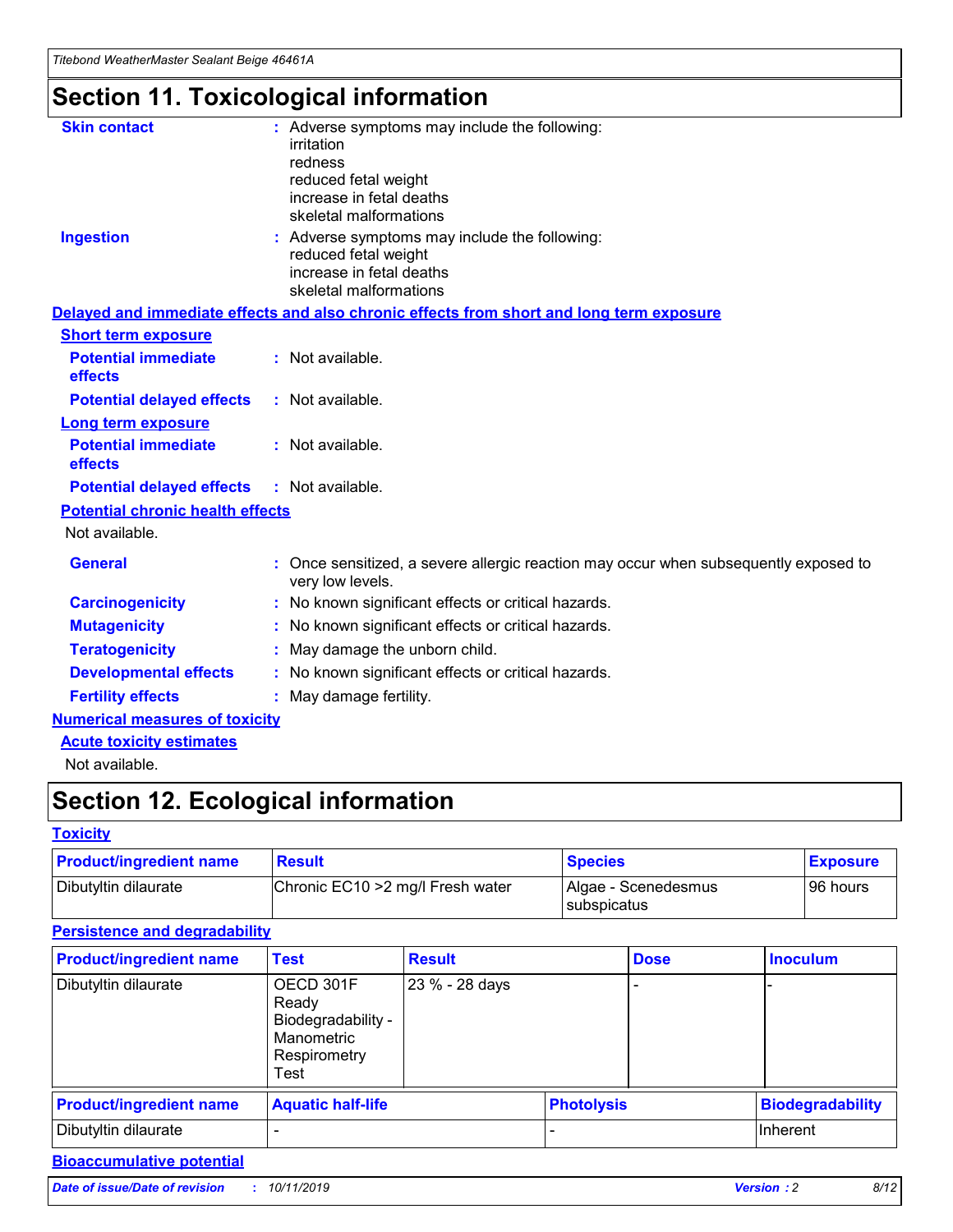## **Section 12. Ecological information**

| <b>Product/ingredient name</b> | $LoaPow$ | <b>BCF</b> | <b>Potential</b> |
|--------------------------------|----------|------------|------------------|
| 3-aminopropyltriethoxysilane   | 1.7      | 3.4        | low              |
| Dibutyltin dilaurate           | 4.44     | 2.91       | low              |

#### **Mobility in soil**

| <i></i>                                                       |                                                     |
|---------------------------------------------------------------|-----------------------------------------------------|
| <b>Soil/water partition</b><br>coefficient (K <sub>oc</sub> ) | : Not available.                                    |
| <b>Other adverse effects</b>                                  | : No known significant effects or critical hazards. |

### **Section 13. Disposal considerations**

**Disposal methods :**

The generation of waste should be avoided or minimized wherever possible. Disposal of this product, solutions and any by-products should at all times comply with the requirements of environmental protection and waste disposal legislation and any regional local authority requirements. Dispose of surplus and non-recyclable products via a licensed waste disposal contractor. Waste should not be disposed of untreated to the sewer unless fully compliant with the requirements of all authorities with jurisdiction. Waste packaging should be recycled. Incineration or landfill should only be considered when recycling is not feasible. This material and its container must be disposed of in a safe way. Care should be taken when handling emptied containers that have not been cleaned or rinsed out. Empty containers or liners may retain some product residues. Avoid dispersal of spilled material and runoff and contact with soil, waterways, drains and sewers.

## **Section 14. Transport information**

|                                      | <b>DOT</b><br><b>Classification</b> | <b>TDG</b><br><b>Classification</b> | <b>Mexico</b><br><b>Classification</b> | <b>ADR/RID</b>           | <b>IMDG</b>     | <b>IATA</b>              |
|--------------------------------------|-------------------------------------|-------------------------------------|----------------------------------------|--------------------------|-----------------|--------------------------|
| <b>UN number</b>                     | Not regulated.                      | Not regulated.                      | Not regulated.                         | Not regulated.           | Not regulated.  | Not regulated.           |
| <b>UN proper</b><br>shipping name    | $\qquad \qquad \blacksquare$        |                                     |                                        |                          |                 |                          |
| <b>Transport</b><br>hazard class(es) | $\overline{\phantom{0}}$            | $\qquad \qquad$                     | $\qquad \qquad$                        | $\overline{\phantom{a}}$ | $\qquad \qquad$ | $\overline{\phantom{0}}$ |
| <b>Packing group</b>                 | $\overline{\phantom{a}}$            | -                                   |                                        |                          |                 |                          |
| <b>Environmental</b><br>hazards      | No.                                 | No.                                 | No.                                    | No.                      | No.             | No.                      |

## **Section 15. Regulatory information**

#### **U.S. Federal regulations**

#### **SARA 302/304**

#### **Composition/information on ingredients**

No products were found.

**SARA 304 RQ :** Not applicable.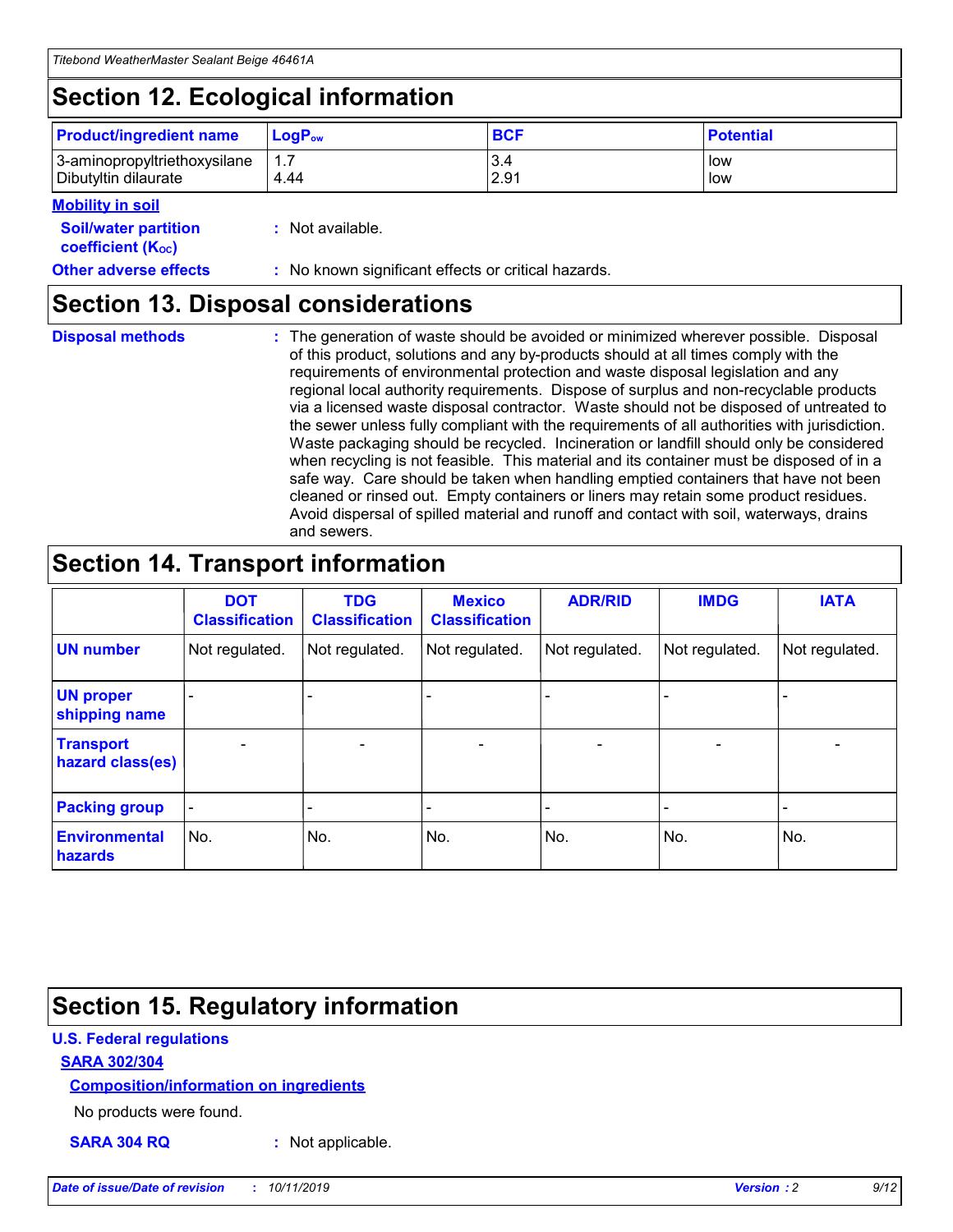## **Section 15. Regulatory information**

#### **SARA 311/312**

**Classification :** EYE IRRITATION - Category 2B SKIN SENSITIZATION - Category 1 TOXIC TO REPRODUCTION (Fertility) - Category 1B TOXIC TO REPRODUCTION (Unborn child) - Category 1B

#### **Composition/information on ingredients**

| <b>Name</b>                  | $\frac{9}{6}$ | <b>Classification</b>                                                                                            |
|------------------------------|---------------|------------------------------------------------------------------------------------------------------------------|
| 3-aminopropyltriethoxysilane | $\leq$ 3      | <b>FLAMMABLE LIQUIDS - Category 4</b><br><b>ACUTE TOXICITY (oral) - Category 4</b>                               |
|                              |               | SKIN IRRITATION - Category 2<br>EYE IRRITATION - Category 2A                                                     |
| Dibutyltin dilaurate         | ≤0.3          | ACUTE TOXICITY (oral) - Category 3<br>SKIN CORROSION - Category 1C                                               |
|                              |               | SERIOUS EYE DAMAGE - Category 1<br>SKIN SENSITIZATION - Category 1<br><b>GERM CELL MUTAGENICITY - Category 2</b> |
|                              |               | TOXIC TO REPRODUCTION (Fertility) - Category 1B<br>TOXIC TO REPRODUCTION (Unborn child) - Category 1B            |
|                              |               | SPECIFIC TARGET ORGAN TOXICITY (REPEATED<br>EXPOSURE) (respiratory system) - Category 1                          |

#### **State regulations**

| <b>Massachusetts</b> | : None of the components are listed. |
|----------------------|--------------------------------------|
| <b>New York</b>      | : None of the components are listed. |
| <b>New Jersey</b>    | : None of the components are listed. |
| <b>Pennsylvania</b>  | : None of the components are listed. |

#### **California Prop. 65**

**A** WARNING: This product can expose you to methanol, which is known to the State of California to cause birth defects or other reproductive harm. For more information go to www.P65Warnings.ca.gov.

| <b>Ingredient name</b> | No significant risk Maximum<br>level | acceptable dosage<br>level |
|------------------------|--------------------------------------|----------------------------|
| methanol               |                                      | Yes.                       |

#### **International regulations**

**Chemical Weapon Convention List Schedules I, II & III Chemicals** Not listed.

#### **Montreal Protocol**

Not listed.

#### **Stockholm Convention on Persistent Organic Pollutants**

Not listed.

### **UNECE Aarhus Protocol on POPs and Heavy Metals**

Not listed.

#### **Inventory list**

### **China :** All components are listed or exempted.

**United States TSCA 8(b) inventory :** All components are active or exempted.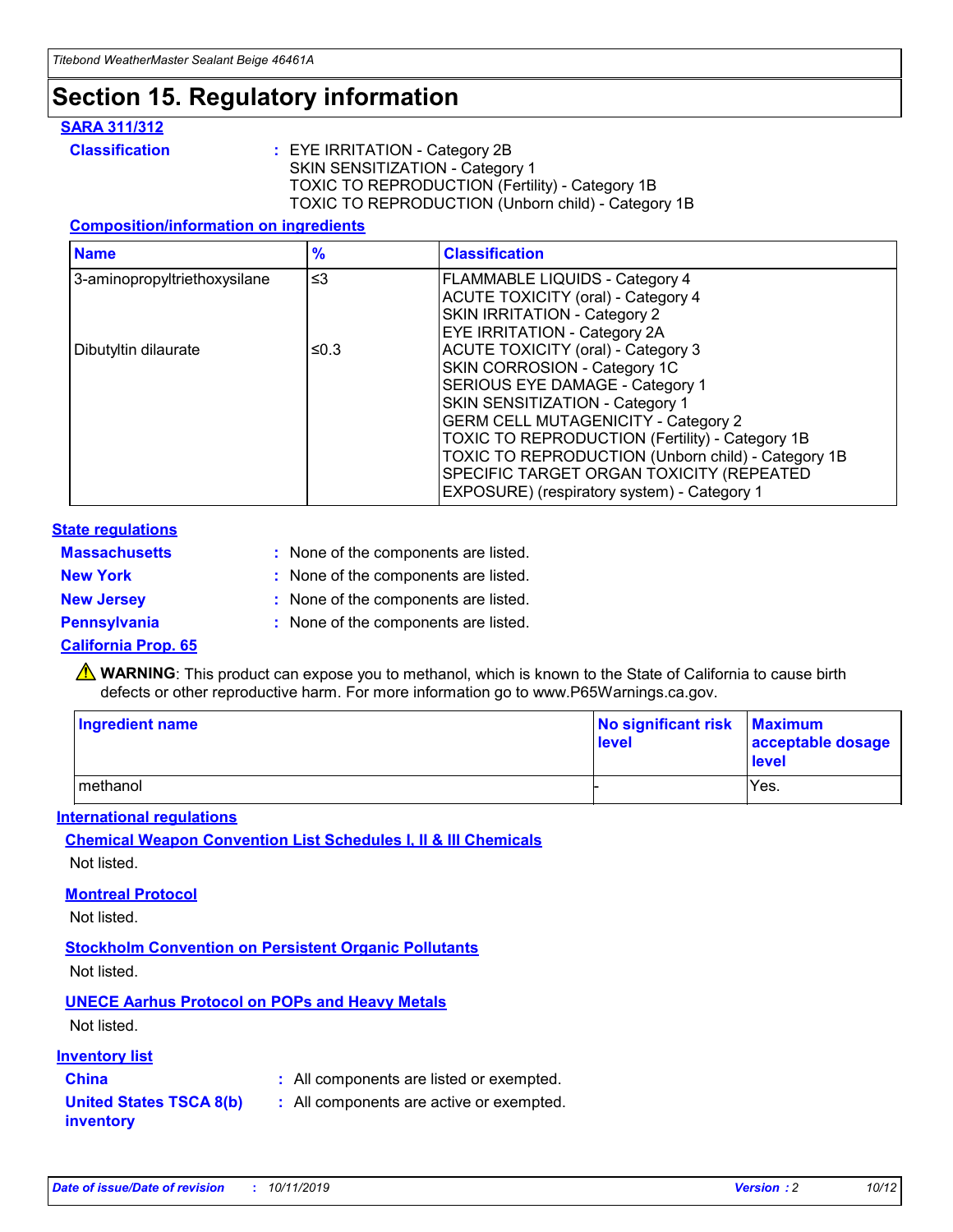## **Section 16. Other information**

**Hazardous Material Information System (U.S.A.)**



**Caution: HMIS® ratings are based on a 0-4 rating scale, with 0 representing minimal hazards or risks, and 4 representing significant hazards or risks. Although HMIS® ratings and the associated label are not required on SDSs or products leaving a facility under 29 CFR 1910.1200, the preparer may choose to provide them. HMIS® ratings are to be used with a fully implemented HMIS® program. HMIS® is a registered trademark and service mark of the American Coatings Association, Inc.**

**The customer is responsible for determining the PPE code for this material. For more information on HMIS® Personal Protective Equipment (PPE) codes, consult the HMIS® Implementation Manual.**

#### **National Fire Protection Association (U.S.A.)**



**Reprinted with permission from NFPA 704-2001, Identification of the Hazards of Materials for Emergency Response Copyright ©1997, National Fire Protection Association, Quincy, MA 02269. This reprinted material is not the complete and official position of the National Fire Protection Association, on the referenced subject which is represented only by the standard in its entirety.**

**Copyright ©2001, National Fire Protection Association, Quincy, MA 02269. This warning system is intended to be interpreted and applied only by properly trained individuals to identify fire, health and reactivity hazards of chemicals. The user is referred to certain limited number of chemicals with recommended classifications in NFPA 49 and NFPA 325, which would be used as a guideline only. Whether the chemicals are classified by NFPA or not, anyone using the 704 systems to classify chemicals does so at their own risk.**

**Procedure used to derive the classification**

| <b>Classification</b>                                                                                                                                                    |                                                                                                                                                  | <b>Justification</b>                                                                                                                                                                                                                                                                                                                                                                                                 |  |
|--------------------------------------------------------------------------------------------------------------------------------------------------------------------------|--------------------------------------------------------------------------------------------------------------------------------------------------|----------------------------------------------------------------------------------------------------------------------------------------------------------------------------------------------------------------------------------------------------------------------------------------------------------------------------------------------------------------------------------------------------------------------|--|
| EYE IRRITATION - Category 2B<br>SKIN SENSITIZATION - Category 1<br>TOXIC TO REPRODUCTION (Fertility) - Category 1B<br>TOXIC TO REPRODUCTION (Unborn child) - Category 1B |                                                                                                                                                  | Expert judgment<br>Expert judgment<br>Expert judgment<br>Expert judgment                                                                                                                                                                                                                                                                                                                                             |  |
| <b>History</b>                                                                                                                                                           |                                                                                                                                                  |                                                                                                                                                                                                                                                                                                                                                                                                                      |  |
| Date of printing                                                                                                                                                         | : 4/22/2022                                                                                                                                      |                                                                                                                                                                                                                                                                                                                                                                                                                      |  |
| Date of issue/Date of<br>revision                                                                                                                                        | : 10/11/2019                                                                                                                                     |                                                                                                                                                                                                                                                                                                                                                                                                                      |  |
| Date of previous issue                                                                                                                                                   | : 10/16/2020                                                                                                                                     |                                                                                                                                                                                                                                                                                                                                                                                                                      |  |
| <b>Version</b>                                                                                                                                                           | $\therefore$ 2                                                                                                                                   |                                                                                                                                                                                                                                                                                                                                                                                                                      |  |
| <b>Key to abbreviations</b>                                                                                                                                              | $\therefore$ ATE = Acute Toxicity Estimate<br><b>BCF</b> = Bioconcentration Factor<br>IBC = Intermediate Bulk Container<br>$UN = United Nations$ | GHS = Globally Harmonized System of Classification and Labelling of Chemicals<br>IATA = International Air Transport Association<br><b>IMDG = International Maritime Dangerous Goods</b><br>LogPow = logarithm of the octanol/water partition coefficient<br>MARPOL = International Convention for the Prevention of Pollution From Ships, 1973<br>as modified by the Protocol of 1978. ("Marpol" = marine pollution) |  |